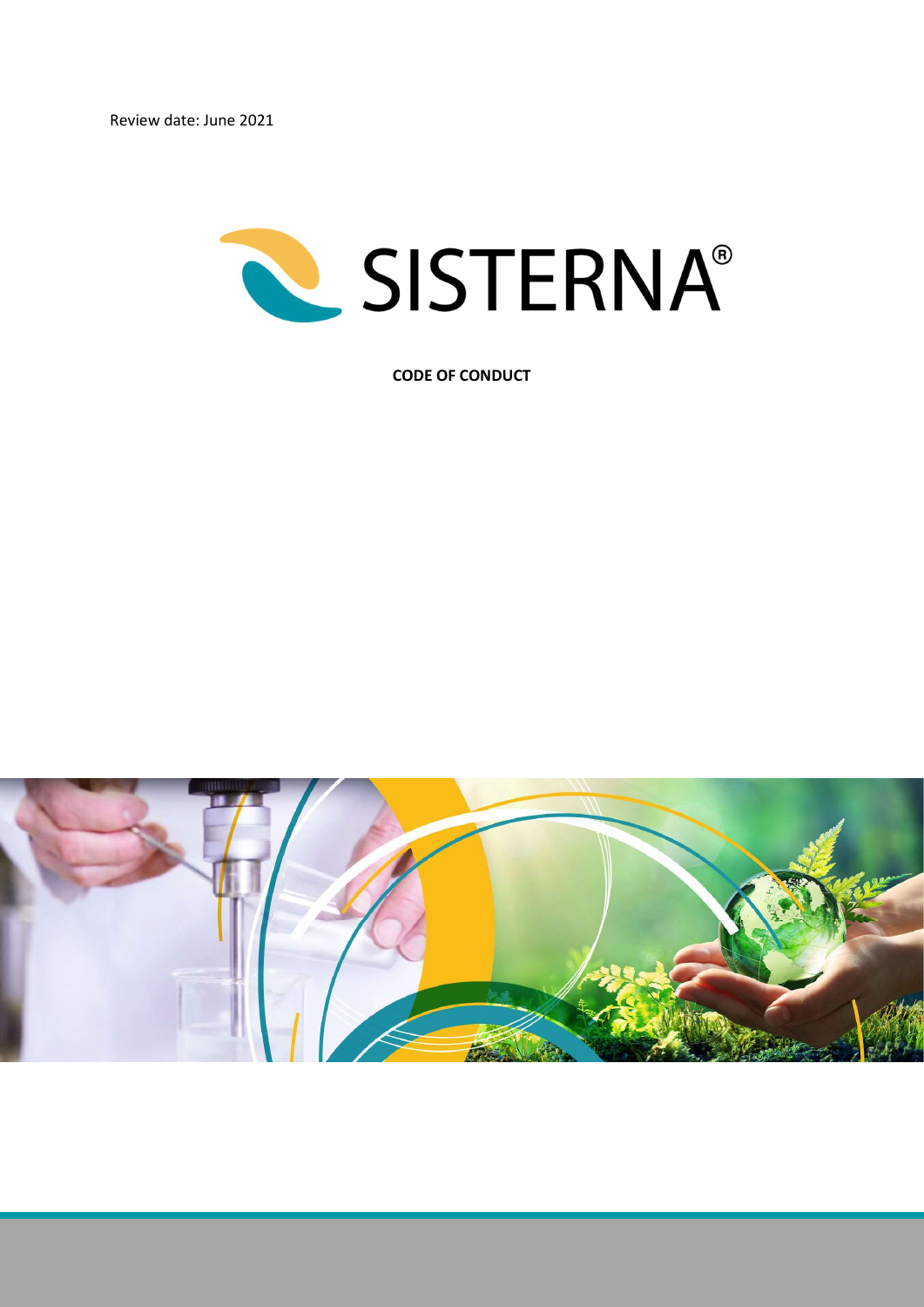#### INTRODUCTION

Sisterna is established in 1992 as a joint venture of DKS Co. Ltd. (Japan) and Royal Cosun (the Netherlands).

Sisterna imports the sucrose esters of DKS (JAPAN) into the Netherlands where the warehouse and office are located. Our sucrose esters are promoted under the brand name 'Sisterna'. Our main market is the Western Hemisphere with a focus on Europe and North America. Sisterna has an extensive network of exclusive distributors specialized in marketing and distributing a unique range of high quality, non-ionic emulsifiers and covering more than 35 countries worldwide.

The Sisterna team is dedicated to promoting and selling sucrose esters. Our experts are specialized in the food and personal care market and can assist with technical guidance. All applications are developed in cooperation with Cosun Research & Development and MaTis with specialists and equipment for numerous applications. Over the last 28 years we have developed numerous food as well as personal care applications with our sucrose esters. Sisterna provides solutions to challenges that product developers face.

Our company has a strong reputation for integrity and ethical conduct and our name and products are trusted everywhere around the world. Because our success is so closely related to our reputation, it is up to all of us to keep it strong. The responsibility for making sure that our customers trust us lies with every one of us, every day.

This Code of Conduct enables individuals to act independently in a responsible manner according to Sisterna's values and standards. Our Code of Conduct sets out the standards that we will work to, our expectations of each other, and confirms everyone's responsibility to speak-up and report suspected or actual breaches of our policies.

Sincerely,

trains

Miranda Huppertz & Christel Wouters Managing Directors Sisterna BV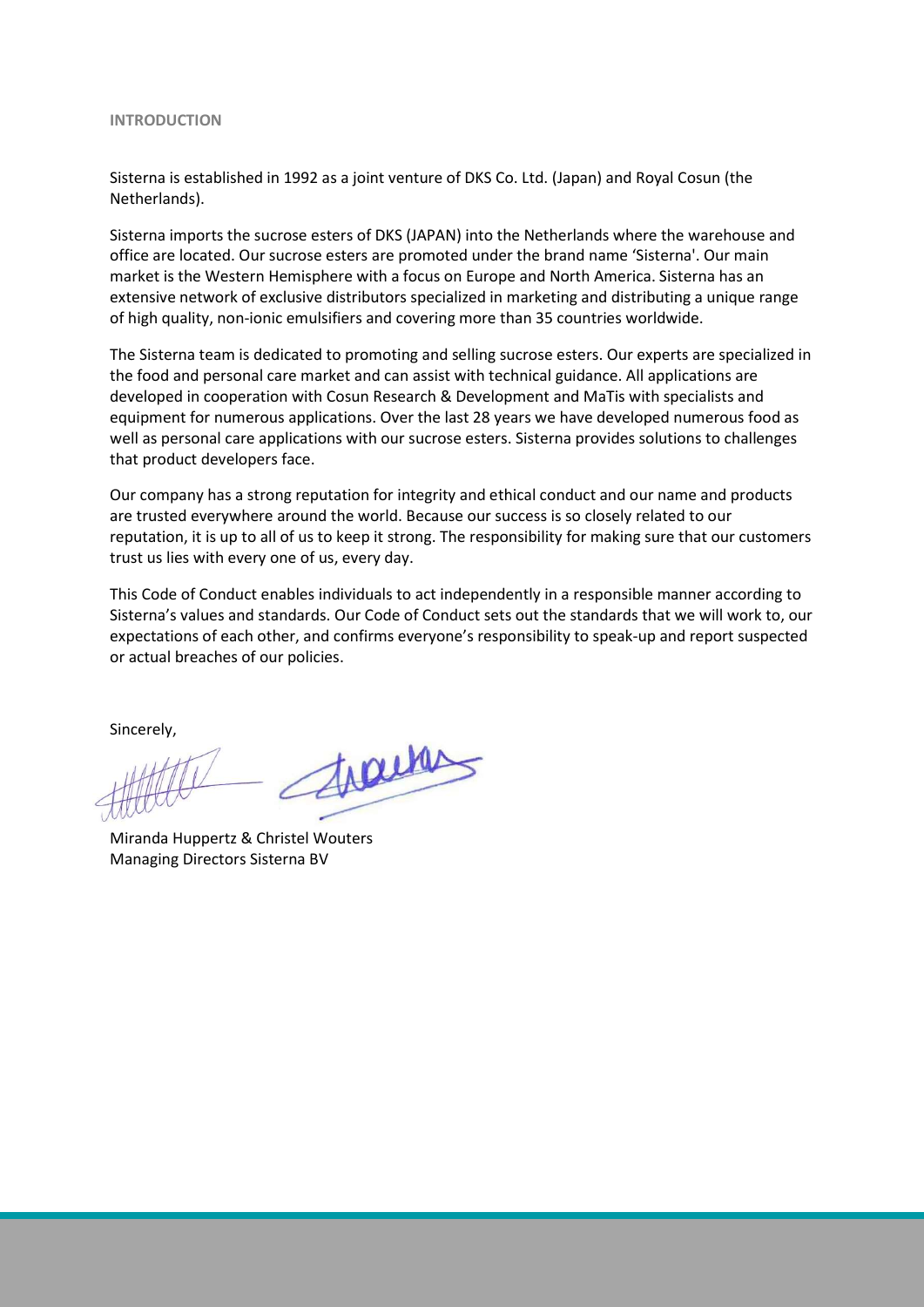#### SISTERNA MISSION

Our aim is to be recognized as The ambassador and knowledge provider for sucrose esters in our market.

## SISTERNA VISION

We want to be a flexible, high technology, service focussed supplier of specialty ingredients and blends for the Food and Personal care market in the defined geographical area.

### CORE VALUES

Core values are not descriptions of the work we do or the strategies we employ to accomplish our mission. The values underlie our work, how we interact with each other, and which strategies we employ to fulfill our mission. The core values are the basic elements of how we go about our work. They are the practices we use (or should be using) every day in everything we do.

Our values are applicable to internal and external relationships for all Sisterna employees.

respect

reliable



collaboration

customer focused

result-oriented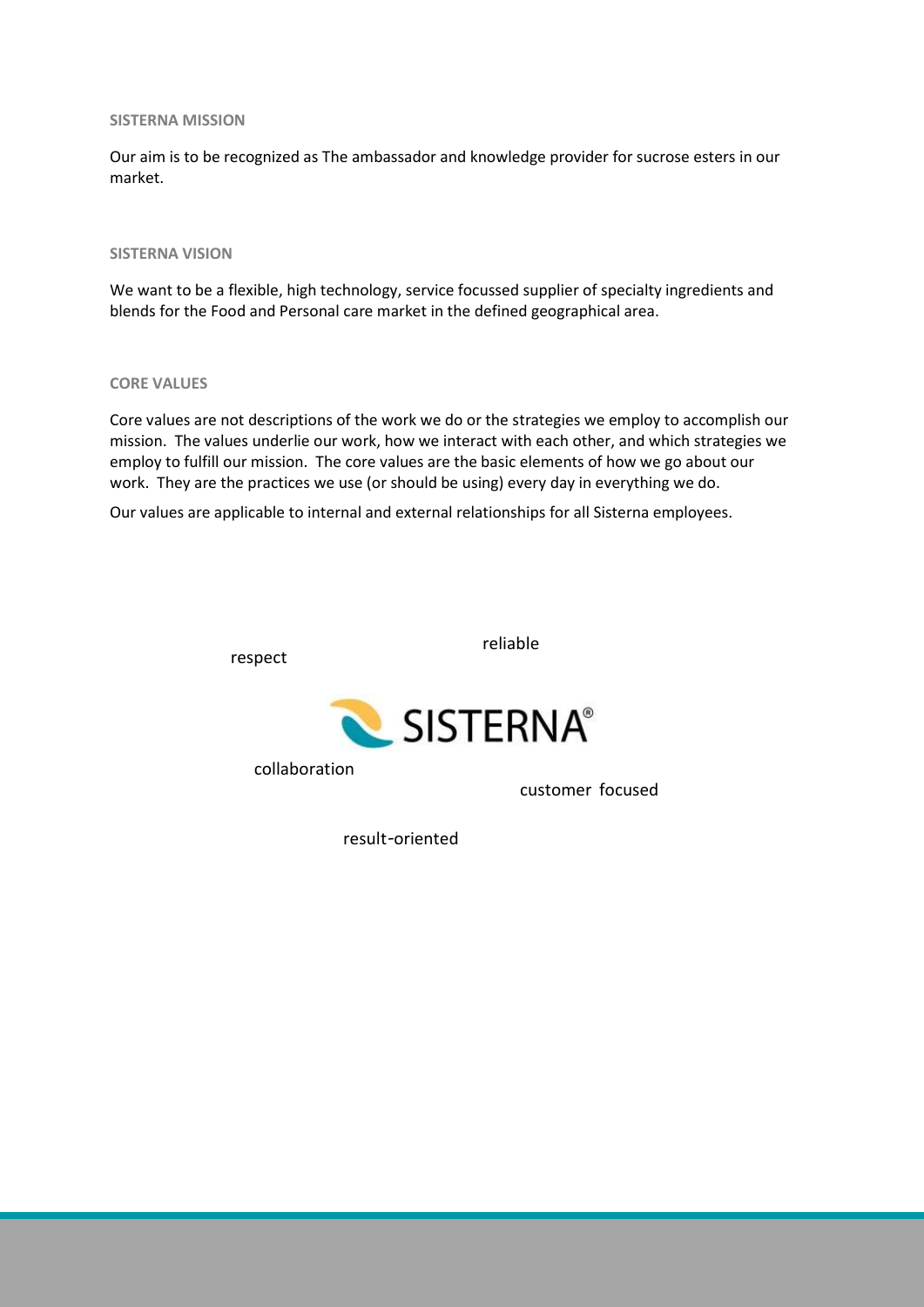# Respect

We respect the world in which we operate. It begins with compliance with laws and regulations. We hold ourselves to the highest ethical standards and behave in ways that earn the trust of others. We depend on the relationships we have and respect each other and those we work with. We value diversity of people and thought. We care about the consequences of our decisions, large and small, on those around us.

## Reliable

We support our colleague or business partner, but we can also act as a critical sounding board. We fulfill our promises, comply with legislation and regulations and impose the same requirements upon our suppliers and clients as on ourselves.

## Collaboration

We believe in the strength of the collective and doing better together. We collaborate inside and outside the organisation to maximize our shared knowledge and bring greater value to one another and most importantly, to our customers. The solutions we deliver are the sum of our collective talents. Shared goals and mutual support lead to greater success.

### Result-oriented

We deliver better results through goal setting, clear communications, and prioritizing project planning. We complete tasks, meet deadlines and deliver promises.

### Customer focused

Long-term relationships with distributors and customers are essential. We actively listen to their wishes, needs and problems and apply our insights and expertise to anticipate and address their current and future needs.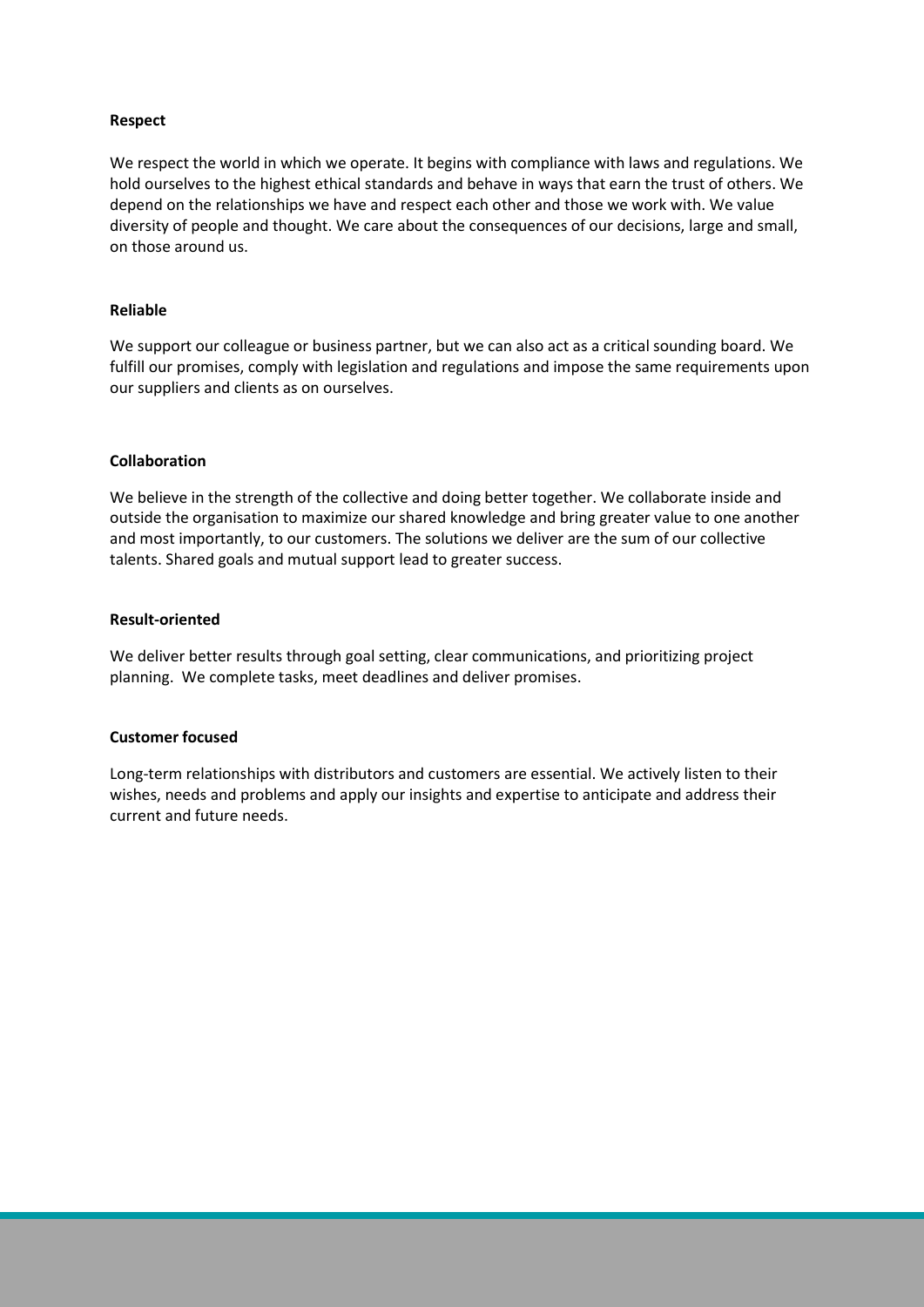### CORE STANDARDS

### Introduction

Sisterna B.V. is a company where everyone can feel safe and respected and where no one is excluded. That is why we as colleagues always show respect for one another, for customers and business partners, regardless of religion, origin, age, sex, sexual preference or disability. This is also noticeable in the way colleagues communicate with each other, with customers and business partners. E-mails, letters, telephone conversations and other forms of communication with each other and third parties are clear and business-like. In the event of a difference of opinion, we remain respectful in our correspondence and in other forms of communication.

#### SAFETY AND HEALTH

#### Safe working environment

We are committed to ensuring all those who work for Sisterna are treated with dignity and respect whilst working for Sisterna, and acts of unfair treatment will not be tolerated. A safe working environment is also a working environment without intimidation. Nuisance, (sexual) intimidation, bullying and discrimination - in whatever way - will not be tolerated. There may be various situations in which an employee wants to discuss the work situation with someone. In the event of undesirable behavior such as aggression, sexual intimidation, discrimination and / or bullying in the workplace, employees can turn to a confidential advisor. If there is (or suspected) a violation, employees can hold the colleague or colleagues to account. In some situations it may be difficult to address the involved directly. In that case, it can be discussed with the manager.

#### Harassment

All Sisterna employees have the right to work in an environment free of harassment. We will not tolerate harassment by anyone based on the diverse characteristics or cultural backgrounds of those who work at and with Sisterna. Degrading or humiliating jokes, slurs, intimidation or other harassing conduct is not acceptable. Any form of sexual harassment is strictly prohibited. This prohibition includes unwelcome sexual advances or requests for sexual favors in conjunction with employment decisions, as well as other verbal or physical conduct that creates a hostile work environment.

#### Violence

We do not tolerate workplace violence, which includes threatening, aggressive or abusive behavior. Moreover, as part of our commitment to a safe workplace, staff are prohibited from possessing firearms, other weapons or other dangerous instruments and materials.

PEOPLE

### Fair & equal treatment

Sisterna B.V. assesses the performance of employees and select candidates in an internal or external selection procedure in a transparent and fair manner. We look at a clear set of criteria consisting exclusively of attitude, behavior and professional competence. Factors such as religion, political opinion, race or sexual orientation are not taken into consideration. This way everyone gets equal and fair treatment.

#### Learning culture

Anyone can make a mistake or misstep from time to time. By sending a signal about this or making this directly negotiable, those involved can learn from such situations and develop further. Anyone can make mistakes. Not wanting to discuss mistakes or not being open to feedback is the only real mistake.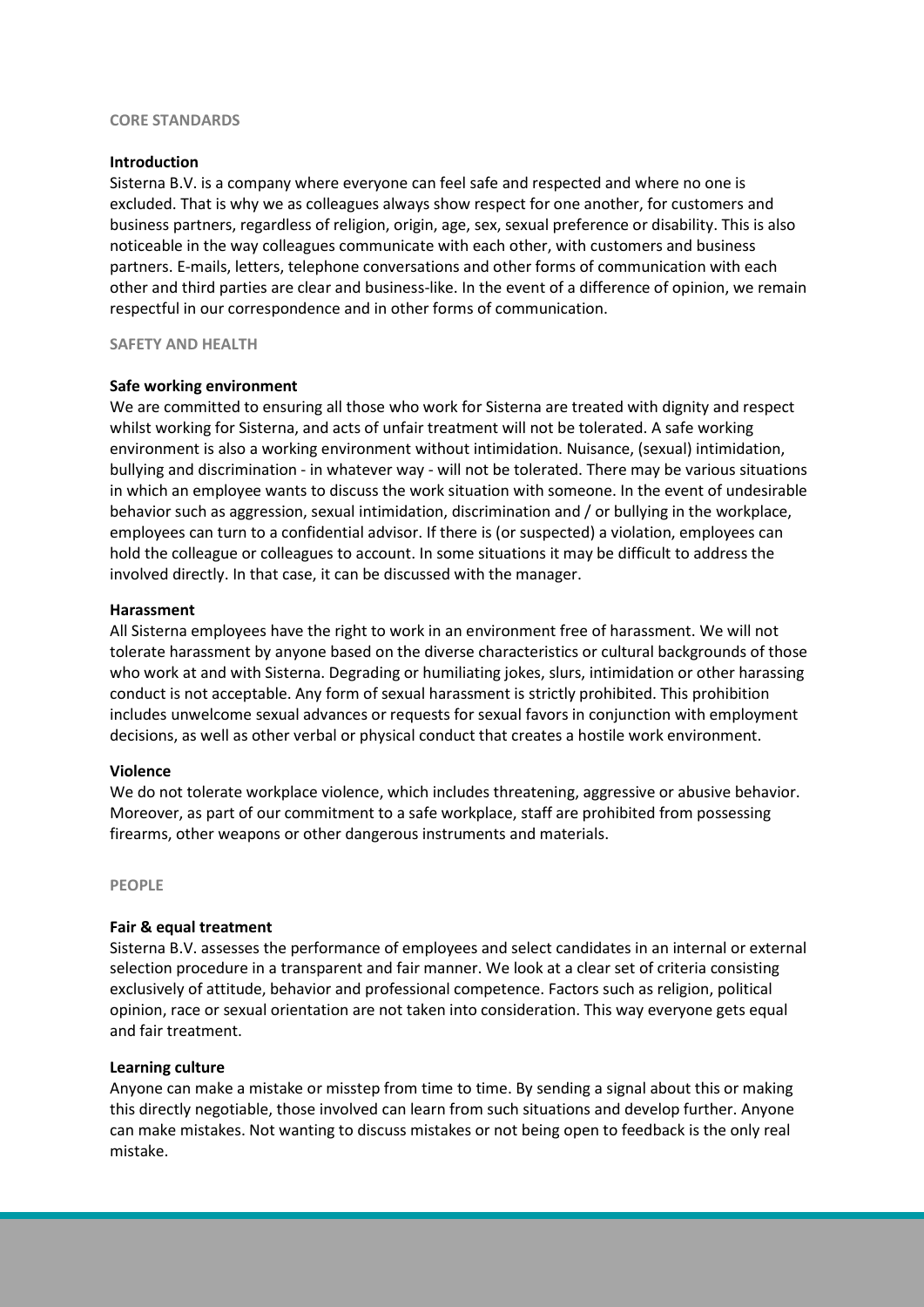# Performance & development of employees

Sisterna B.V. promotes mutual communication between employer and employee by, among other things, conducting work meetings and holding appraisal / performance interviews. We will provide all employees with timely and constructive feedback about their job performance and provide opportunities for development, training and education. Employees can discuss all common questions and problems with the management. In addition, a confidential advisor has been appointed within the organization.

# Mental health and well-being

At Sisterna we shall not request overtime on a regular basis and in consultation with employer it may be decided to compensate overtime work in free time. As long as overtime is not excessive and structural in nature, this is part of the normal performance of the position. As an employer we avoid placing unreasonable pressure on the employee and therefore will avoid overtime as much as possible.

# Zero-tolerance alcohol and drugs

Safe and representative work at Sisterna means that employees should never be under the influence of alcohol and drugs during working hours. This rule applies to all employees, regardless of position. Failure to comply with the zero-tolerance policy always has consequences and can lead to dismissal.

# Child labour

No person shall be employed who is below the minimum legal age for employment. Minimum age is the age of completion of compulsory schooling, or not less than 15 years or not less than 14 years, in countries where educational facilities are insufficiently developed.

# Forced labour

Forced, bonded or compulsory labor shall not be used and employees shall be free to leave their employment after reasonable notice as required by applicable law or contract.

**COMPANY** 

# Conflicts of interest

Each of us is expected to act in a way that promotes Sisterna's best interests. Personal relationships with customers, suppliers and other business partners must not affect your ability to act in a manner that is best for the company. Those relationships must not harm the company's reputation by creating even the appearance of impropriety.

# Gifts and hospitality

It is not uncommon in work situations for a business partner of Sisterna B.V. to offer a gift or hospitality to an employee. In general, it is not prohibited to accept or offer this, provided it is an appropriate and reasonable type of gift or hospitality. The gift has an appropriate value that is given openly at an appropriate time and only with the approval of the employer. Do not accept gifts that are sent to someone's home address or in the form of cash or cash equivalents (such as gift certificates).